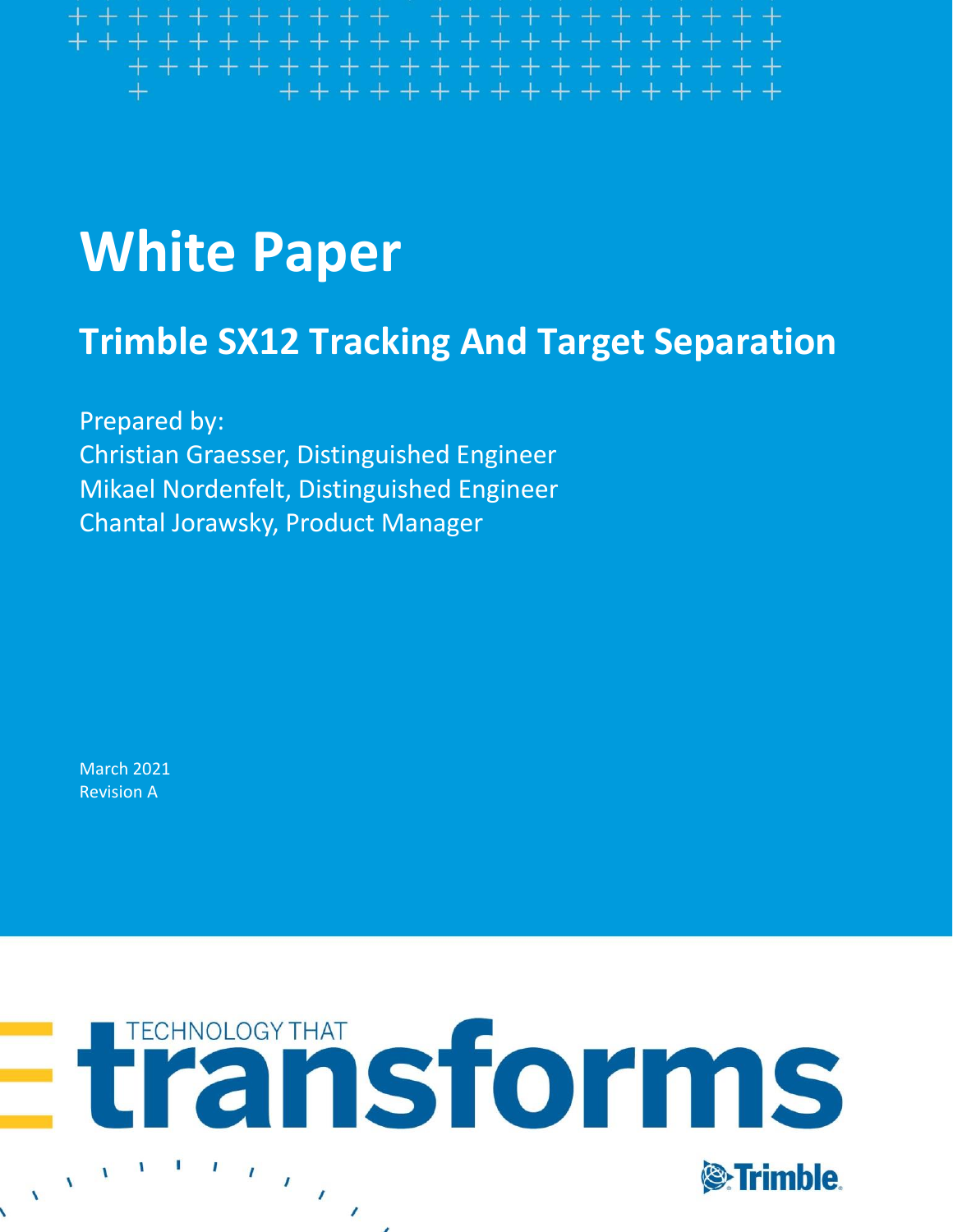All Trimble total station use Autolock® technology to find, track, and lock onto prisms. The Trimble SX12 scanning total station uses a digital camera-based system for its Autolock implementation. One major advantage of the SX12's camera-based system is that it can better differentiate between multiple reflections within the tracker field of view.

This means when aiming to permanent target installations, the SX12 requires a smaller prism separation than what's possible with analogue trackers. Similarly, when tracking, the SX12 is able to keep following the currently locked target, even when one or more undesired reflective objects come into view of the tracker.

#### **Some key takeaways from this paper include:**

- The tracker, EDM and telecamera are all coaxial
- Minimum prism separation depends on prism size and range. The images of two targets need to be separate on the detector for the tracker to interpret them as two targets.
- The SX12 has good target separation capabilities: about 40 mm centerto-center at close distances, and 85 mm at 100 m.

#### **Trimble SX12 Tracker Implementation**

The SX12 illuminates the target laser light from its tracker transmitter and aims the instrument toward the reflected light from the target.



*Figure 1. Shows the SX12 illuminating the target from the tracker transmitter and the target reflecting light back to the instrument.*

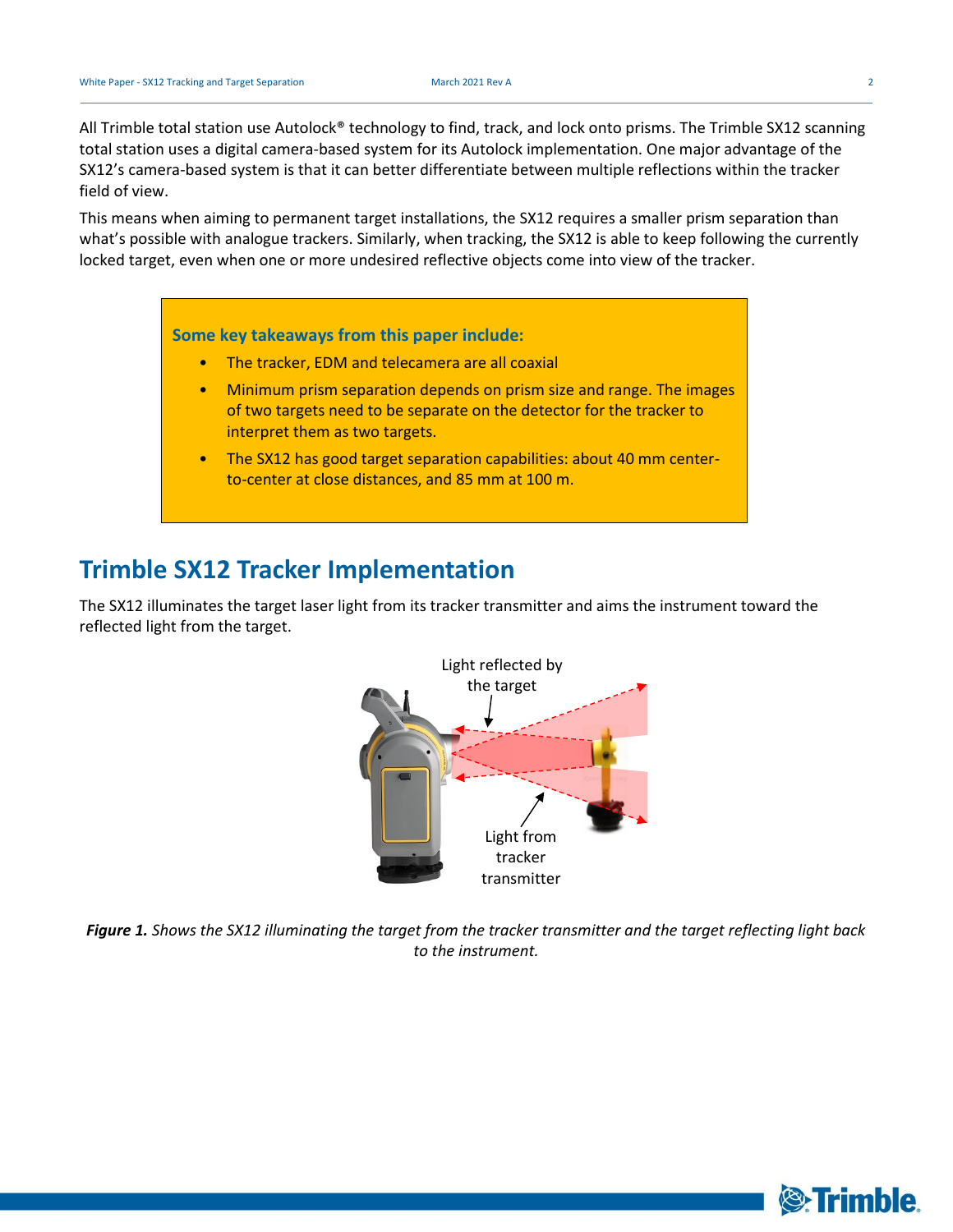The light reflected from the target is focused by the SX12 front lens to a dedicated tracker camera sensor (called the tracker detector). The light from the target will create an image on the tracker detector.



*Figure 2. A schematic view of the SX12 tracker locking onto a target.*

The tracker, EDM and telecamera are all coaxial, as shown in the telescope cross-section image below. An advantage of there being no eyepiece on the SX12 instrument is the ability to have the tracker detector at the back center of the telescope; this gives the most stable optical path for the tracker, and therefore the best performance.



*Figure 3. A cross section of the telescope optics of the SX12.*



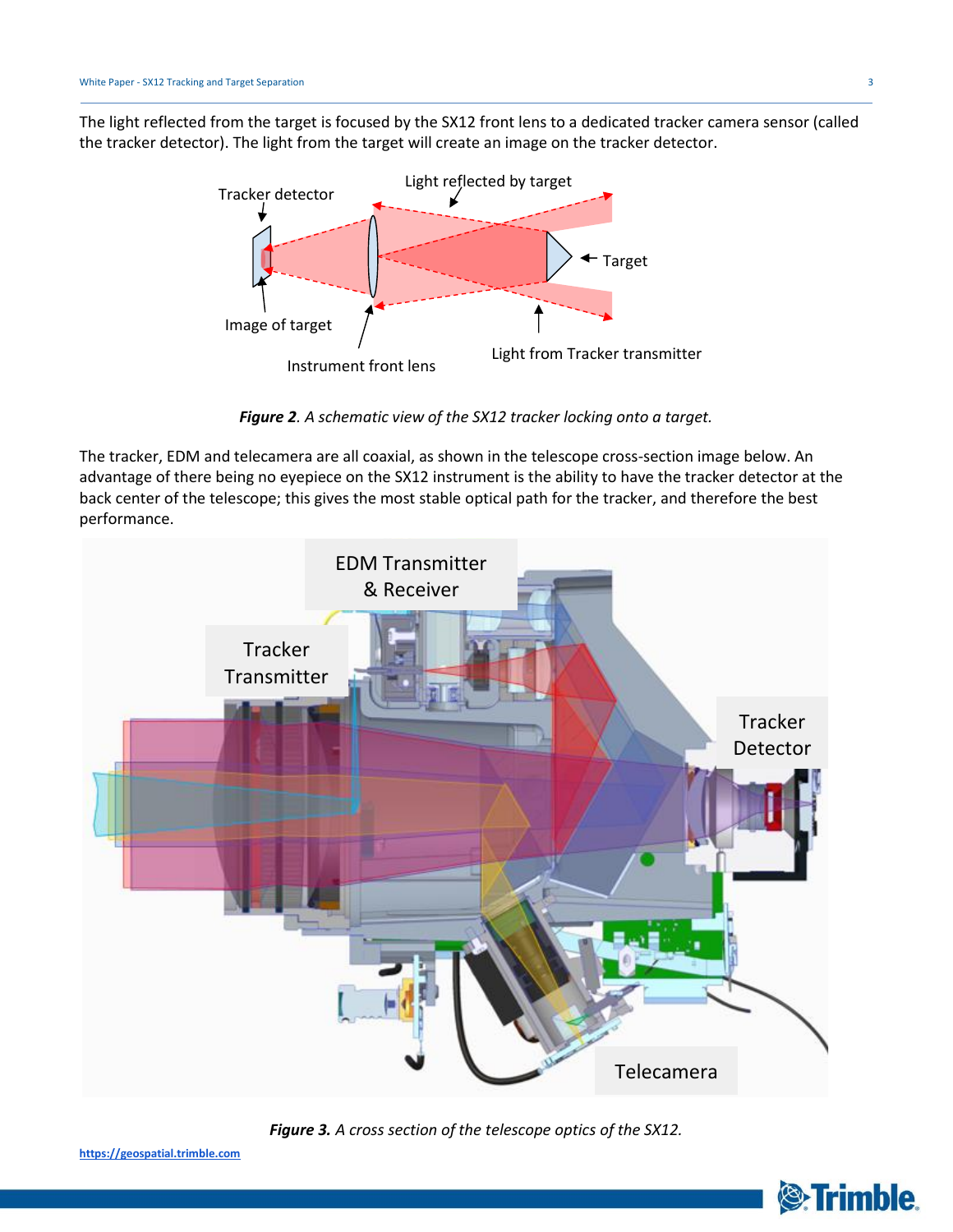The tracker uses a three step process to detect the target. This process is repeated over 100 times per second to provide smooth autolock tracking functionality:

- 1. The transmitter emits an infrared light and an image is captured using the tracker detector.
- 2. The transmitter is turned off and a second image is captured using the tracker detector.
- 3. The prism(s) can be identified by taking the differential of the two images, as shown in the image below:



*Figure 4. Shows how the target is detected using the difference between two images, one with the transmitter on and one with the transmitter off.*

### **SX12 Field of View**

The SX12 tracker field of view roughly equals the telecamera field of view. If you can't see your target in the telecamera then the tracker will not be able to see it either.



*Figure 5. Shows the field of view of the SX12 cameras and the tracker system.*



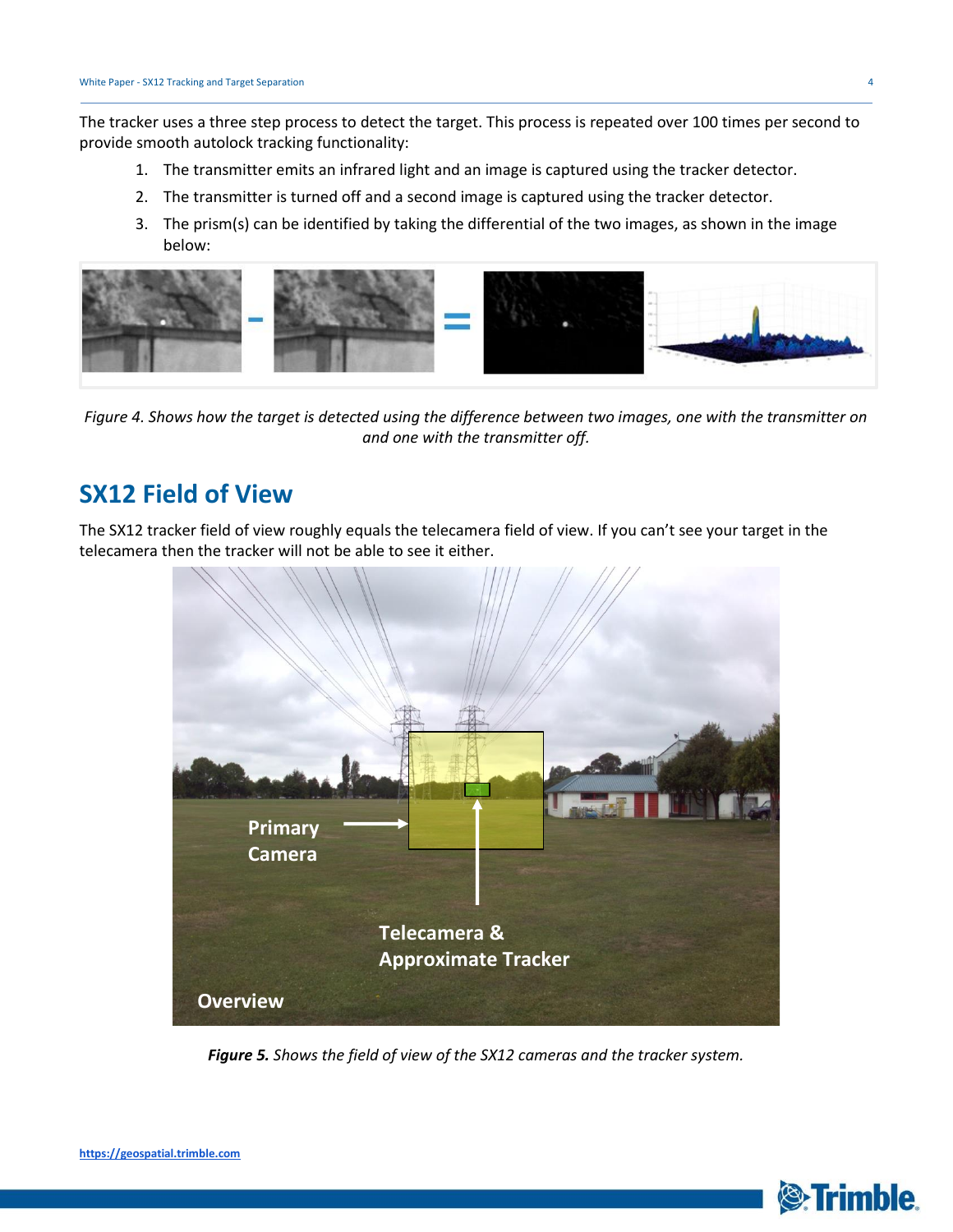#### **Minimum Prism Separation - Theory**

The minimum prism separation required to detect two prisms as separate signals depends on the size of the prisms and the distance from the total station.

The prism size and the distance from the total station define how big the image of the target appears on the tracker detector, and how far apart the images of two targets will appear on the detector. The tracker can only distinguish the two separate target images if they do not overlap.

It's worth noting there is one situation where it is desirable for multiple prisms to be seen as a single target: when using a 360 prism. The reflected signals from multiple small prisms inside of a 360 prism are seen as one target in order for the total station to aim to the center of the cluster.



*Figure 6. Shows how two prisms will be interpreted as separate targets as long as the image of them on the tracker detector does not overlap.*



*Figure 7a. Shows how the angle between the two targets creates a distance between the two images on the tracker detector.*



*Figure 7b. Shows the same two targets as in figure 7a but now at a longer distance. The separation between the two targets are still the same in mm but the longer distance gives a smaller separation angle, and therefore the two images appear closer together on the tracker detector.*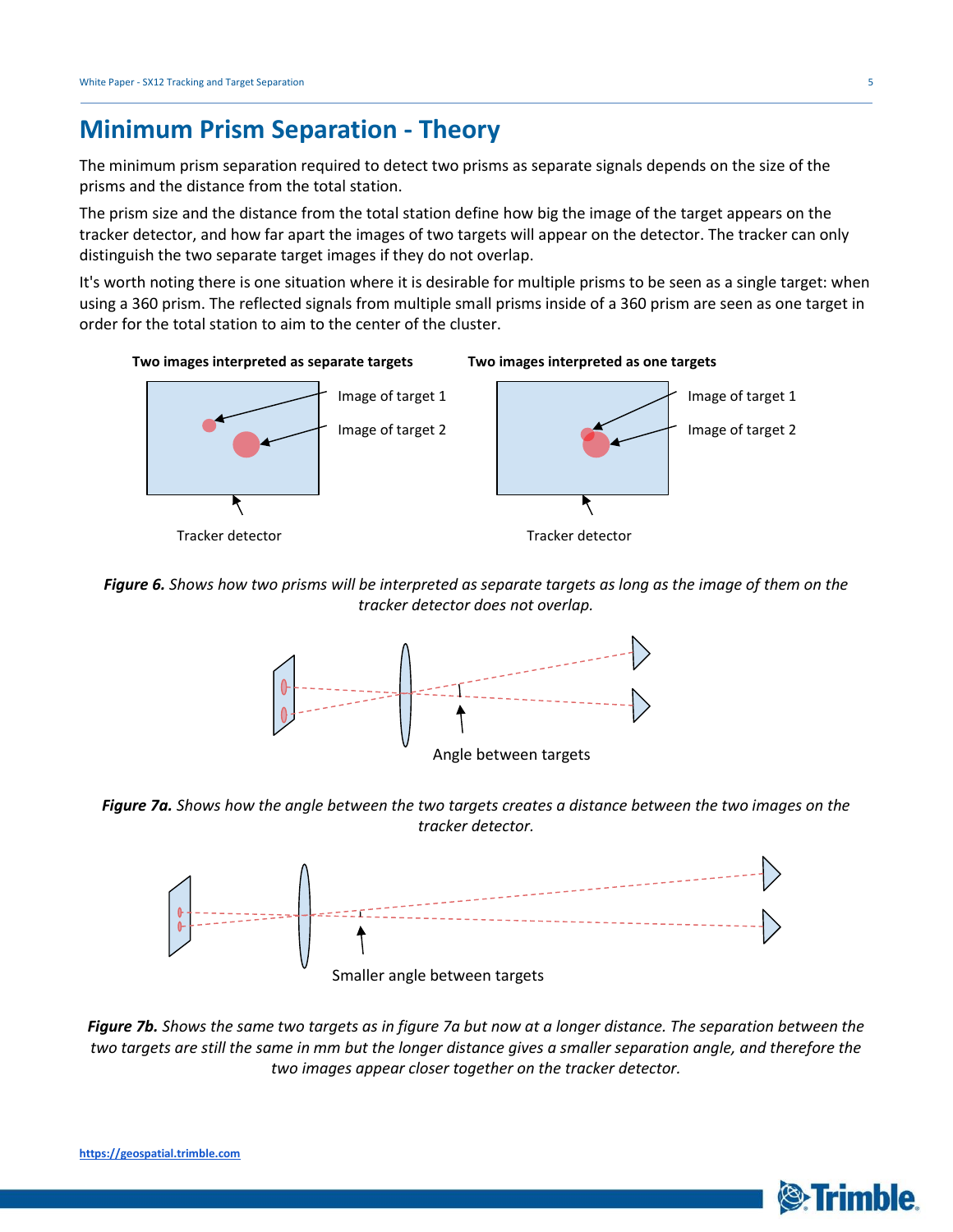The tracker camera is focused to infinity while the target is at a closer range, affecting the size of the target's image. This is the same effect as background blur in a camera image, where small light sources that are not in focus get expanded into bright discs in the image. The bright defocused discs will become bigger the further out of focus the light sources are, and the bright discs will also become bigger if the camera has a larger lens.



*Figure 8a. The picture shows some bright light sources. The camera is focused at the light sources.*



*Figure 8b. The picture shows the same bright light sources as figure 8a but now the camera is focused at a much longer distance. Note how the images of the light sources get expanded into bright discs in the image due to the defocus.*

For an SX12, the small light source is the tracker transmitter laser that illuminates the target and gets reflected back by the prism to the instrument. The tracker detector sees the reflection of the tracker transmitter through the prism and will perceive it as being two times further away than the prism itself. This is similar to when you look into a mirror and the distance between you and your reflection is twice the distance between you and the mirror.

The prism target is a mirror that allows the SX12 to see and aim to its own tracker transmitter. The tracker transmitter laser is essentially a point source but since the tracker system is focused to infinity, the image of the target will become bigger when the target moves closer to the instrument, due to defocus, as seen in figure 8b.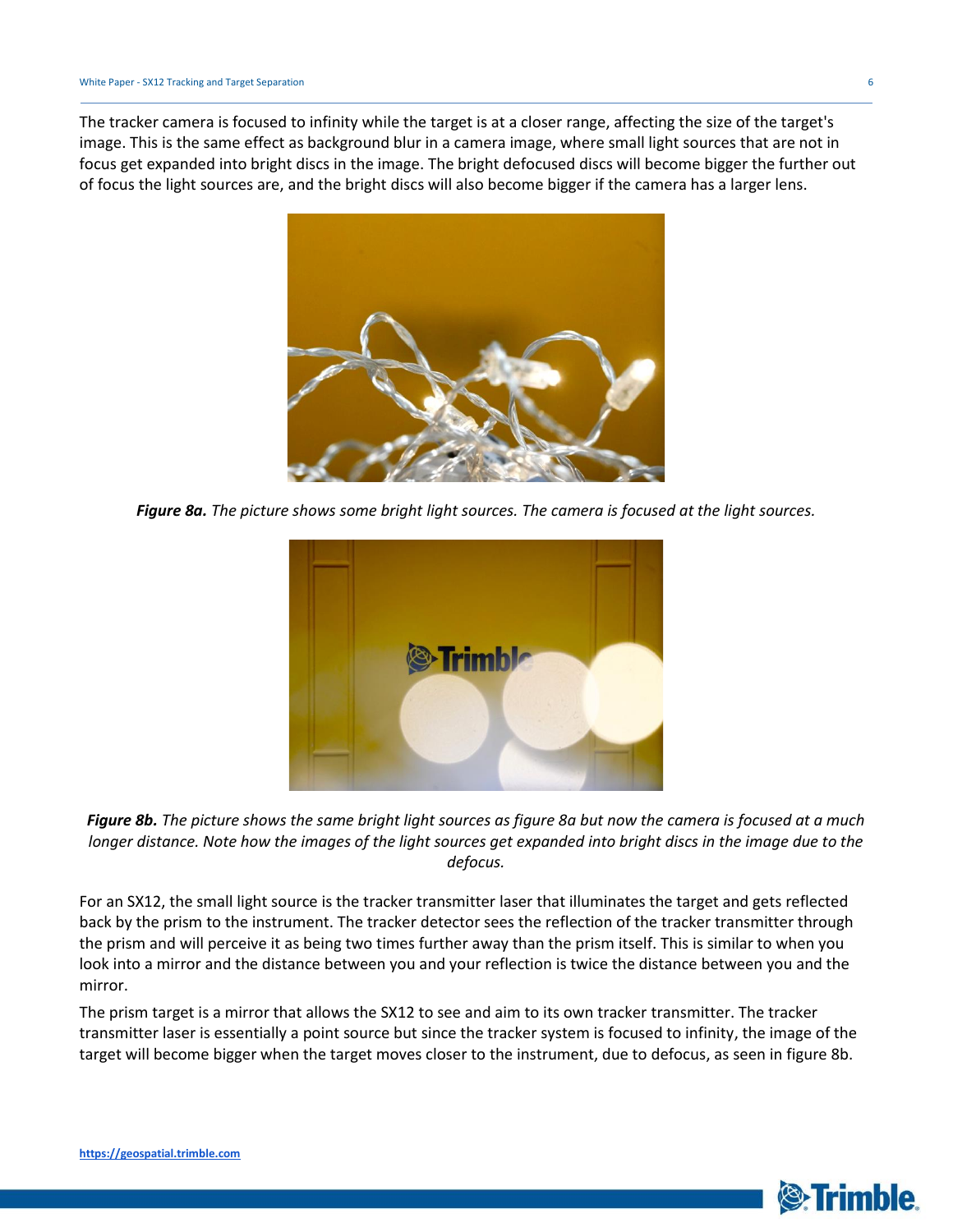

*Figure 9a. A target at a longer distance will create a smaller image on the tracker detector.*



*Figure 9b. The same target at a closer distance gives a larger image on the tracker detector.*

The image size of the targets will decrease as the distance to the targets increases. This means that at longer distances the angle between two prisms can decrease and the SX12 can still separate them. This is true until the resolution of the optics and the tracker detector itself sets a lower limit for the angle separation between two prisms.

The SX12 tracker lens is 50 mm in diameter but the entire lens surface will only receive light if the prism is big enough. Prisms that are 25 mm or bigger will fill the entire lens and will therefore get defocus discs of the same size, which means that the smallest prism separation (center-to-center) is the same for all prisms 25 mm or larger. Prisms smaller than 25 mm, on the other hand, will render smaller defocus discs and can therefore be placed closer together and still be distinguished by the tracker.



*Figure 10a. When a large prism is used (above 25 mm) the light returning from the target fills the entire instrument lens and the lens limits the amount of light that is focused towards the detector. When the prism is 25 mm or larger the image size is limited by the lens size and a larger prism would not increase the size of the image.*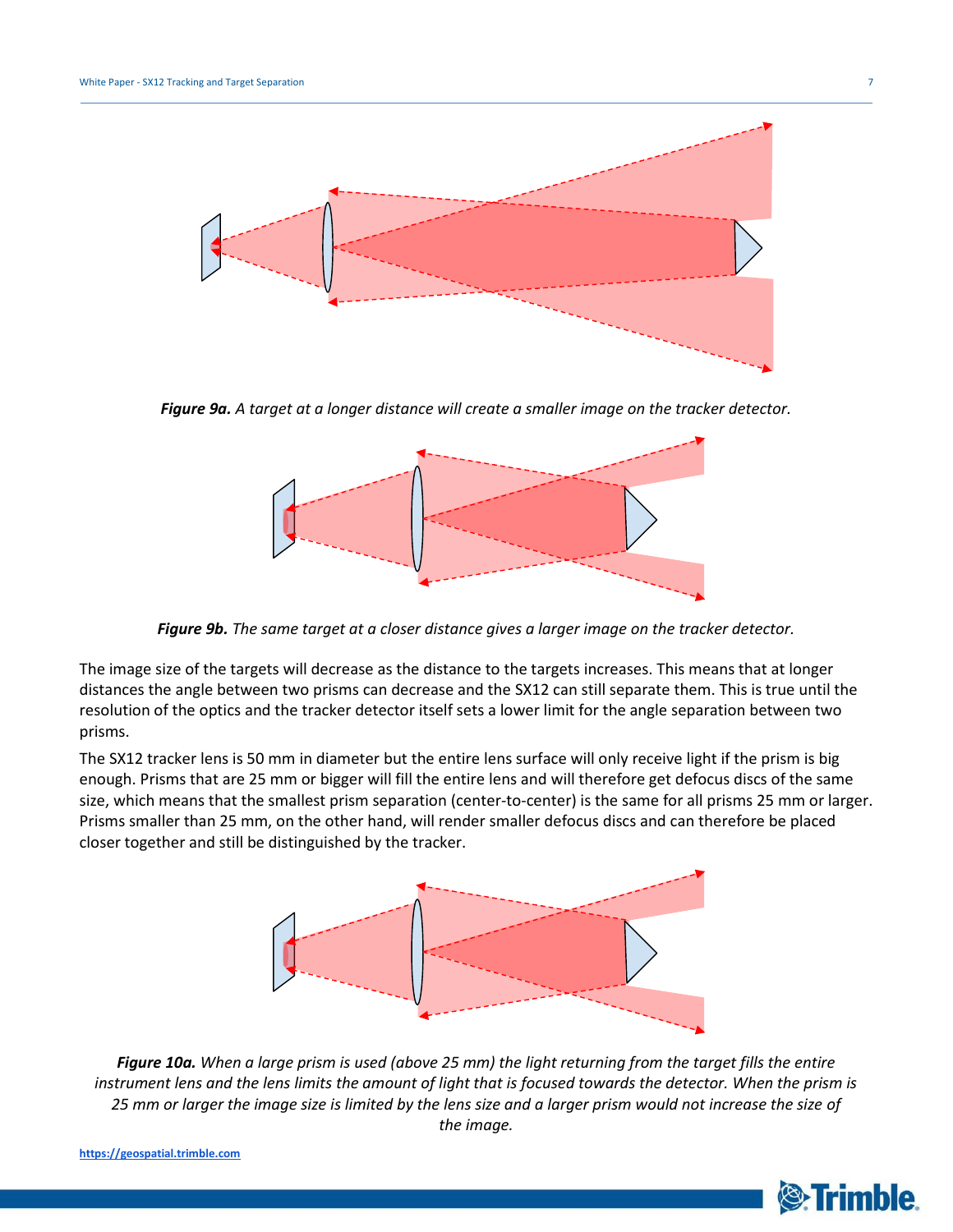

*Figure 10b. The light returning from a small prism does not fill the entire front lens of the instrument and gives a smaller image on the detector.*

To summarize, we can conclude that:

- The tracker, EDM and telecamera are all coaxial.
- Minimum prism separation depends on prism size and range. The images of two targets need to be separate on the detector for the tracker to interpret them as two targets.
- The SX12 has good target separation capabilities: about 40 mm center-to-center at close distances, and 85 mm at 100 m.
- At short range, the minimum separation will mainly be limited by the defocus, though a smaller prism will allow for a smaller minimum prism separation.
- At long range, the minimum prism separation will be limited by the resolution of the tracker system and will approach a constant angle.
- Prisms that are 25 mm in diameter or larger have the same center-to-center minimum prism separation.

|                                  | Prism size 25 mm diameter or larger      |                                           | Prism size 12.5 mm diameter              |                                           |
|----------------------------------|------------------------------------------|-------------------------------------------|------------------------------------------|-------------------------------------------|
| <b>Distance to Target</b><br>[m] | <b>Minimum</b><br><b>Separation [mm]</b> | <b>Minimum</b><br><b>Separation [deg]</b> | <b>Minimum</b><br><b>Separation [mm]</b> | <b>Minimum</b><br><b>Separation [deg]</b> |
| 5                                | 39                                       | 0.447                                     | 22                                       | 0.244                                     |
| 10                               | 43                                       | 0.244                                     | 26                                       | 0.146                                     |
| 15                               | 47                                       | 0.179                                     | 30                                       | 0.114                                     |
| 20                               | 50                                       | 0.142                                     | 33                                       | 0.095                                     |
| 30                               | 55                                       | 0.105                                     | 39                                       | 0.074                                     |
| 50                               | 64                                       | 0.073                                     | 49                                       | 0.056                                     |
| 100                              | 85                                       | 0.049                                     | 72                                       | 0.041                                     |
| 250                              | 124                                      | 0.028                                     | 118                                      | 0.027                                     |

#### **Minimum Prism Separation - Practical Measurements**

*Figure 10. The table above shows the minimum separation where the instrument can still distinguish two prisms as separate targets. Both distance and angle refers to the center-to-center distance or angle between the prisms.*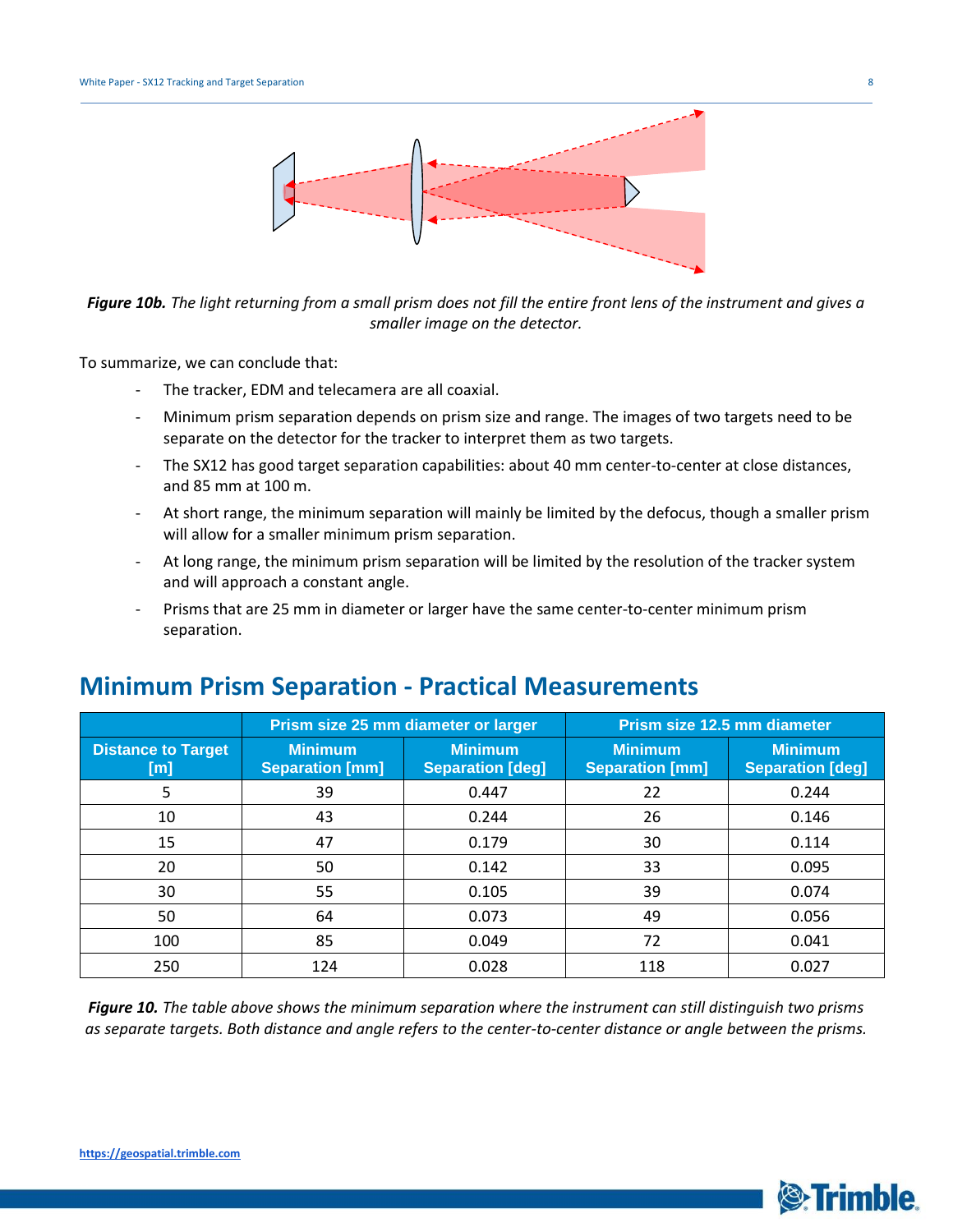

*Figure 11. The same data as in figure 10 but in plots instead.*

To calculate the minimum distance between two prisms of different size, simply use the average of the minimum separation of the two prism sizes.

For example, calculate the minimum separation for two prisms at 30 m range: one with 25 mm diameter and one with 12.5 mm diameter:

First, look up the minimum separation in Figure 10:

At 30 m range, the 25 mm prism requires 55 mm separation from a prism the same size

At 30 m range, the 12.5 mm prism requires 39 mm separation from a prism the same size

Next, average the two to calculate the required separation:

 $(55$  mm + 39 mm)  $\div$ 2 = 47 mm

Answer:

At 30m range, the 25 mm prism and 12.5 mm prism need a minimum separation of 47 mm from center to center



*Figure 12. Minimum separation example calculation*

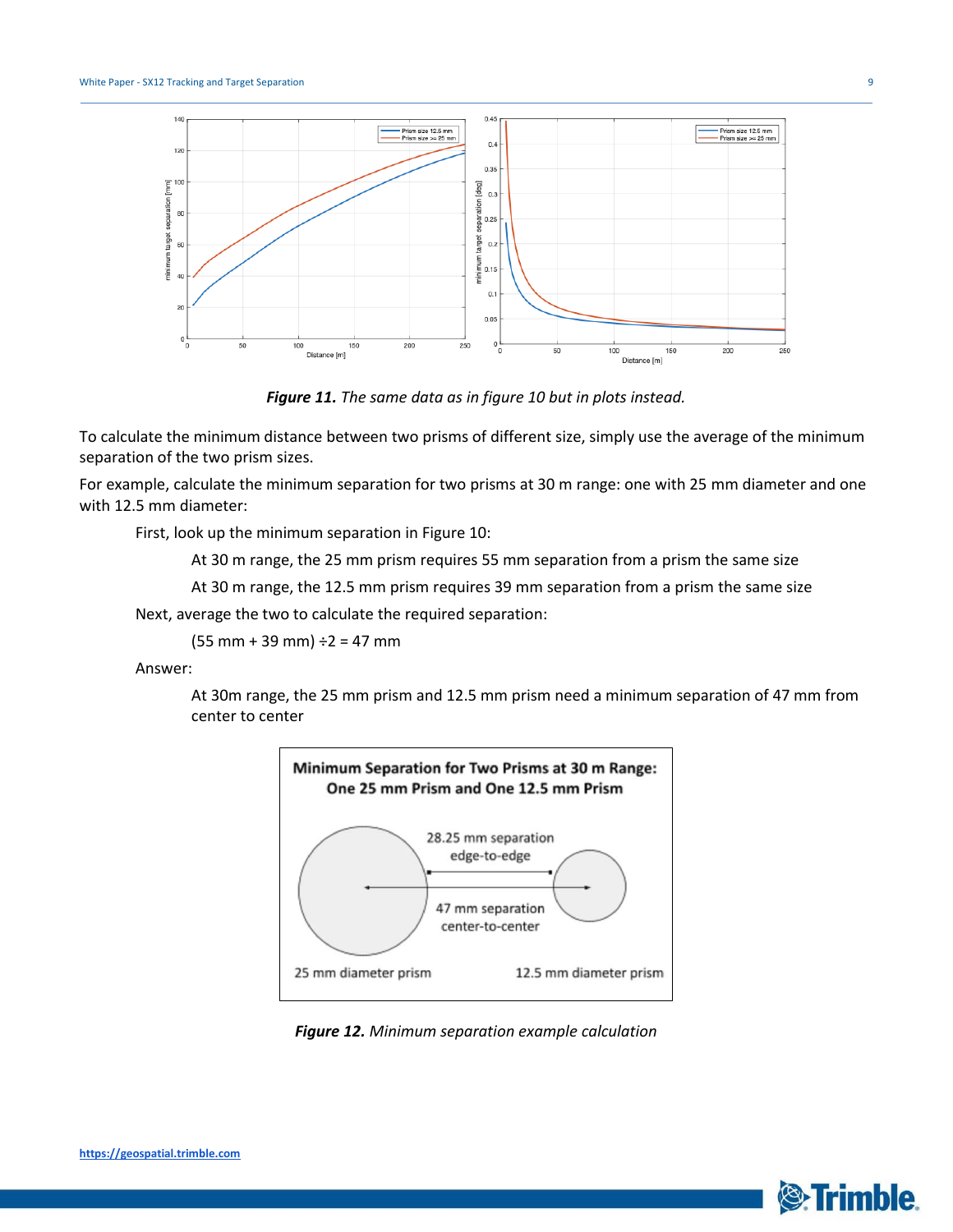To calculate the minimum separation angle for two targets at different distances, use the average of the minimum separation angle for the two sizes.

For example, calculate the minimum separation for two 25 mm diameter prisms: one at 10 m range, and one at 100 m range:

First, look up the minimum separation in Figure 10:

At 10 m range, a 25 mm prism requires 0.244° separation from a prism the same size

At 100 m range, a 25 mm prism requires 0.049° separation from a prism the same size

Next, average the two to calculate the required separation:

 $(0.244^{\circ}+0.049^{\circ}) \div 2 = 0.147^{\circ}$ 

Answer:

One 25 mm diameter prism at 10 m range, and one 25 mm prism at 100 m range require 0.147 degrees of separation from center-to-center

## **Relation to Trimble S Series**

All Trimble S series total stations include the ability to find, track, and lock onto prisms using Trimble Autolock technology.

Trimble FineLock® is available on Trimble S7, S9 and S9HP instruments, which allows for a smaller prism separation than the other S series instruments. FineLock uses only the inner fine detector of the tracker receiver which has a very narrow field of view, removing the interfering reflections from other prisms and allowing the instrument to center on a single prism.

The SX12 tracking abilities are also attributed to Autolock technology, though the implementation is slightly different since the SX12 uses a camera based tracking system. For the SX12, narrowing the field of view would not affect minimum separation needed, and so something like FineLock is not needed for the SX12.

Comparing the S series and SX12, at distances farther than 40 m, the SX12 requires smaller target separation than the S Series.

|                               | Minimum Target Separation between Two Prisms of 25 mm Diameter |                                                                     |                                                                            |  |
|-------------------------------|----------------------------------------------------------------|---------------------------------------------------------------------|----------------------------------------------------------------------------|--|
| <b>Distance to Target [m]</b> | <b>SX Series</b><br>[mm]                                       | <b>S Series FineLock</b><br><b>Monitoring Installations</b><br>[mm] | <b>S Series FineLock</b><br><b>General Survey</b><br><b>Workflows [mm]</b> |  |
| 10                            | 43                                                             | 16                                                                  | 40                                                                         |  |
| 25                            | 52                                                             | 40                                                                  | 100                                                                        |  |
| 50                            | 64                                                             | 80                                                                  | 200                                                                        |  |
| 100                           | 85                                                             | 150                                                                 | 400                                                                        |  |
| 200                           | 114                                                            | 300                                                                 | 800                                                                        |  |

*Figure 13. The table above shows the minimum separation where the instrument can still distinguish two prisms as separate targets. The separation values refer to center-to-center distance between prisms.*

In other words, at long distances the SX12 requires 10x smaller prism separation than the S series using FineLock.

**S**:Trimble.